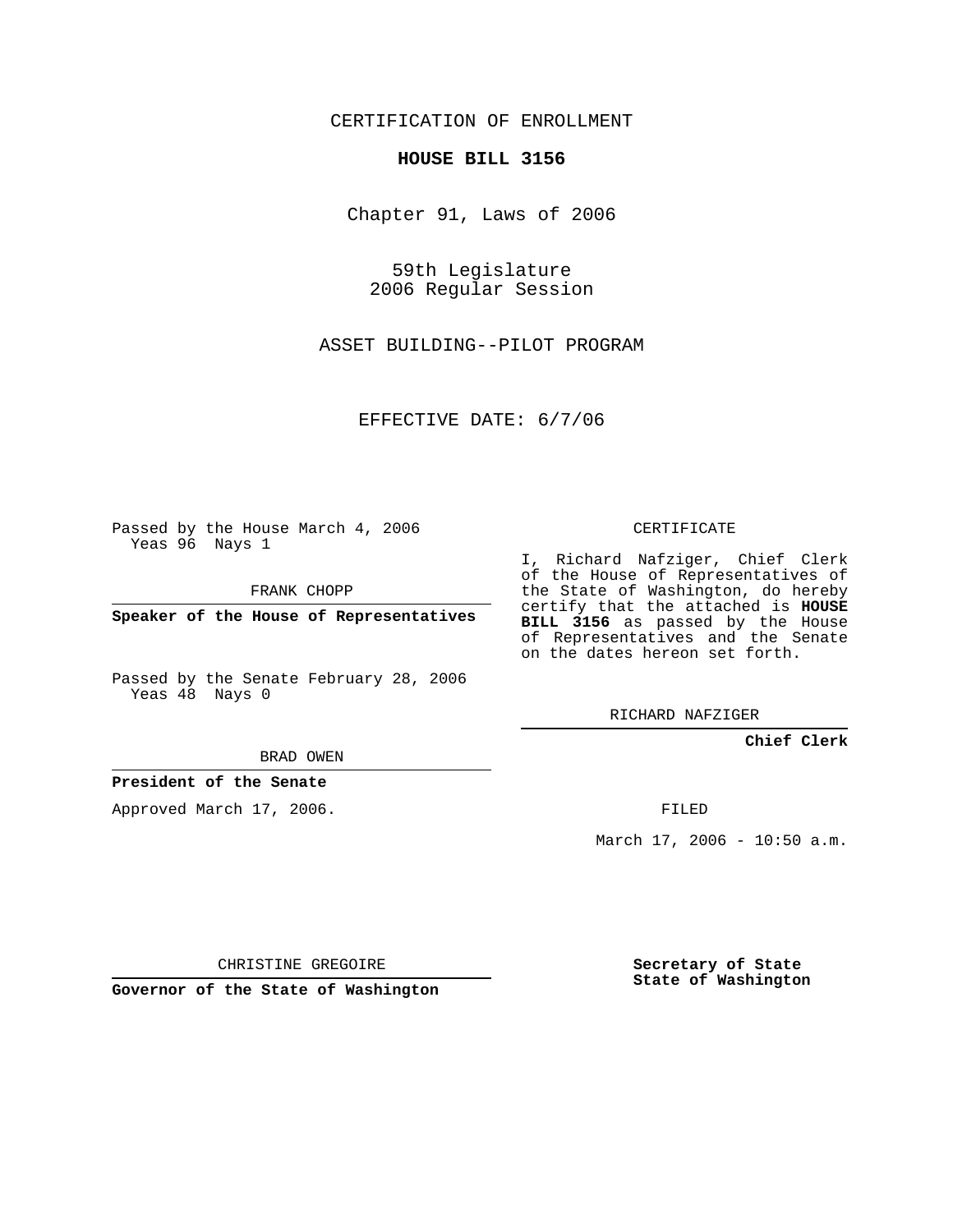# **HOUSE BILL 3156** \_\_\_\_\_\_\_\_\_\_\_\_\_\_\_\_\_\_\_\_\_\_\_\_\_\_\_\_\_\_\_\_\_\_\_\_\_\_\_\_\_\_\_\_\_

\_\_\_\_\_\_\_\_\_\_\_\_\_\_\_\_\_\_\_\_\_\_\_\_\_\_\_\_\_\_\_\_\_\_\_\_\_\_\_\_\_\_\_\_\_

### AS AMENDED BY THE SENATE

Passed Legislature - 2006 Regular Session

**State of Washington 59th Legislature 2006 Regular Session**

**By** Representatives Darneille, Haler, Dickerson, Morrell, Pettigrew and Simpson

Read first time 01/23/2006. Referred to Committee on Economic Development, Agriculture & Trade.

 AN ACT Relating to creating a pilot program to assist in asset building for low-income persons; adding new sections to chapter 43.63A RCW; creating a new section; and providing an expiration date.

BE IT ENACTED BY THE LEGISLATURE OF THE STATE OF WASHINGTON:

 NEW SECTION. **Sec. 1.** The legislature recognizes that one in four families lack the financial resources to sustain their family for a period of three months at the federal poverty level. Low-income wage earners need tools to allow them to better control, manage, and increase their financial resources. The legislature is committed to supporting the collaboration of community-based, faith-based, governmental, job training, health care, and social service agencies to help low-income families achieve greater prosperity.

 NEW SECTION. **Sec. 2.** A new section is added to chapter 43.63A RCW to read as follows:

 (1) The department of community, trade, and economic development must establish a process to offer consulting services to community action agencies, established under RCW 43.63A.115, who are interested in developing pilot programs to assist low-income families accumulate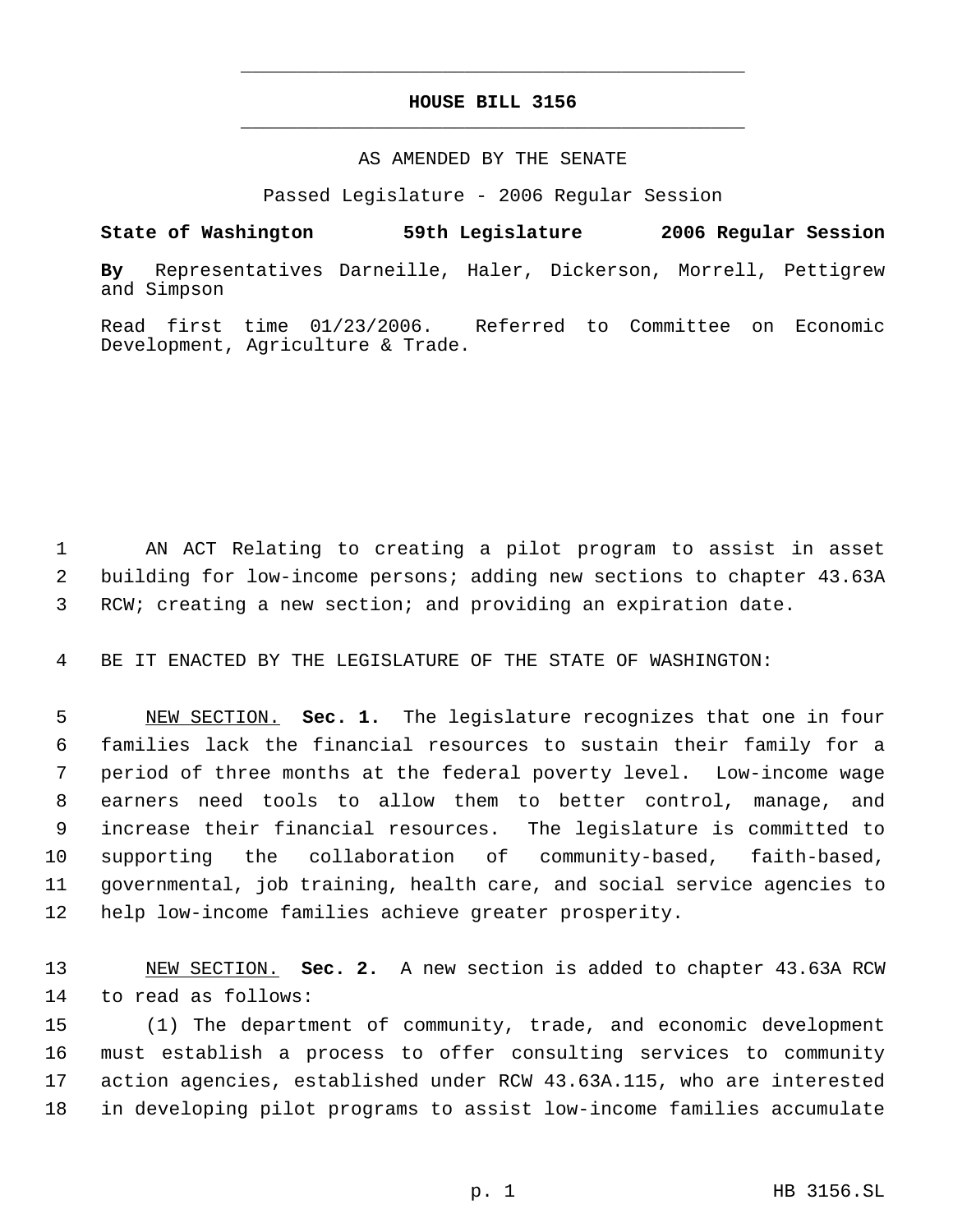assets. In implementing a pilot program, the community action agency applicant is encouraged to facilitate bringing together community partners to determine the asset building programs to initiate within the community.

 (2) The department must select the pilot sites through an application process developed by the department and beginning by July 31, 2006. The department must offer consulting services to no less than four sites with at least one of the pilot sites located in eastern Washington.

 (3) A community action agency as established in RCW 43.63A.115 may submit an application to be selected as a pilot site. To be considered for a pilot site, the application must demonstrate how the site will meet the following criteria. The application must:

 (a) Identify the local agency that will be the lead agency for the pilot program;

 (b) Describe how the lead agency will work with community partners, including local government, to implement the pilot program activities described in this section. The application must specifically identify the community partners with whom the community action agency will be 20 collaborating and the role of the partners;

 (c) Identify the areas of potential need based upon input from the community partners. Areas of potential need may include financial literacy, assistance with federal income tax preparation and the use of tax credits, the use of individual development accounts, and other asset-building strategies; and

 (d) Identify the resources within the community that might support training for the implementation of the selected best practices chosen to address the needs identified by the community.

 (4) The department must report to the legislature by December 1, 2007, on the progress of the implementation of the pilot programs including the application process, the status of the programs, and any implementation issues that arose in initiating the pilot programs.

 (5) As used in this section, "asset" or "asset building" means investment or savings for an investment in a family home, higher education, small business, or other long-term asset that will assist low-income families to attain greater self-sufficiency.